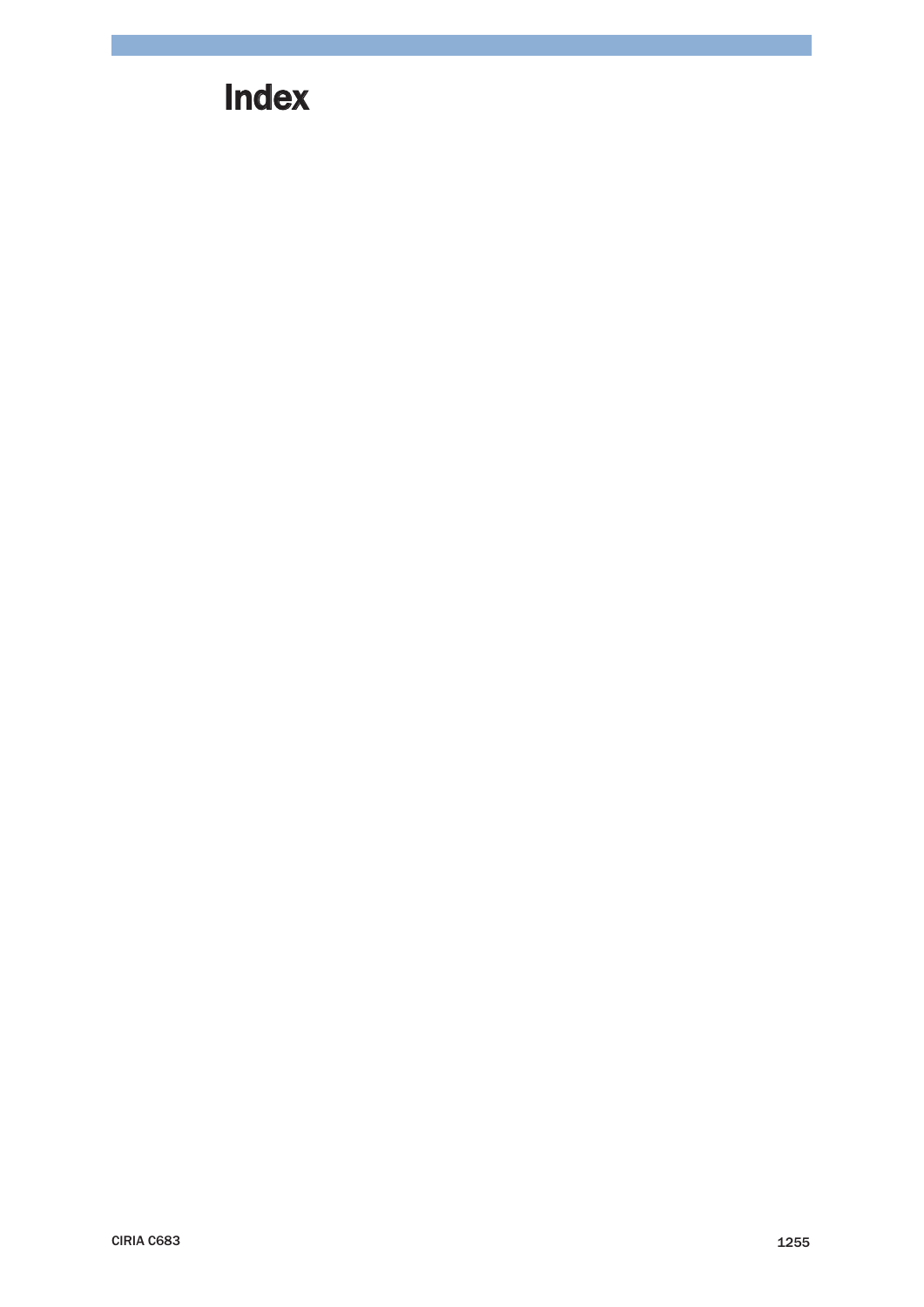| Angle of internal friction 5.2.1.3, 5.2.3.5, 5.2.4.3, 5.4.2.7, 5.4.3.5, 5.4.4.2, 5.4.4.5 |  |
|------------------------------------------------------------------------------------------|--|
|                                                                                          |  |
|                                                                                          |  |
| Armour layer 2.3.2.1, 5.2.1.2, 5.2.2, 6.1.4.1, 6.2.3.5, 6.3.3.5, 9.7.2.2, 9.7.2.3        |  |
|                                                                                          |  |
|                                                                                          |  |
|                                                                                          |  |
|                                                                                          |  |
|                                                                                          |  |
|                                                                                          |  |
|                                                                                          |  |
|                                                                                          |  |
|                                                                                          |  |
|                                                                                          |  |
|                                                                                          |  |
|                                                                                          |  |
|                                                                                          |  |
|                                                                                          |  |
|                                                                                          |  |
|                                                                                          |  |
|                                                                                          |  |
|                                                                                          |  |
|                                                                                          |  |
|                                                                                          |  |
|                                                                                          |  |
|                                                                                          |  |
|                                                                                          |  |
|                                                                                          |  |
|                                                                                          |  |
|                                                                                          |  |
|                                                                                          |  |
|                                                                                          |  |
|                                                                                          |  |
|                                                                                          |  |
|                                                                                          |  |
|                                                                                          |  |
|                                                                                          |  |
|                                                                                          |  |
|                                                                                          |  |
|                                                                                          |  |
|                                                                                          |  |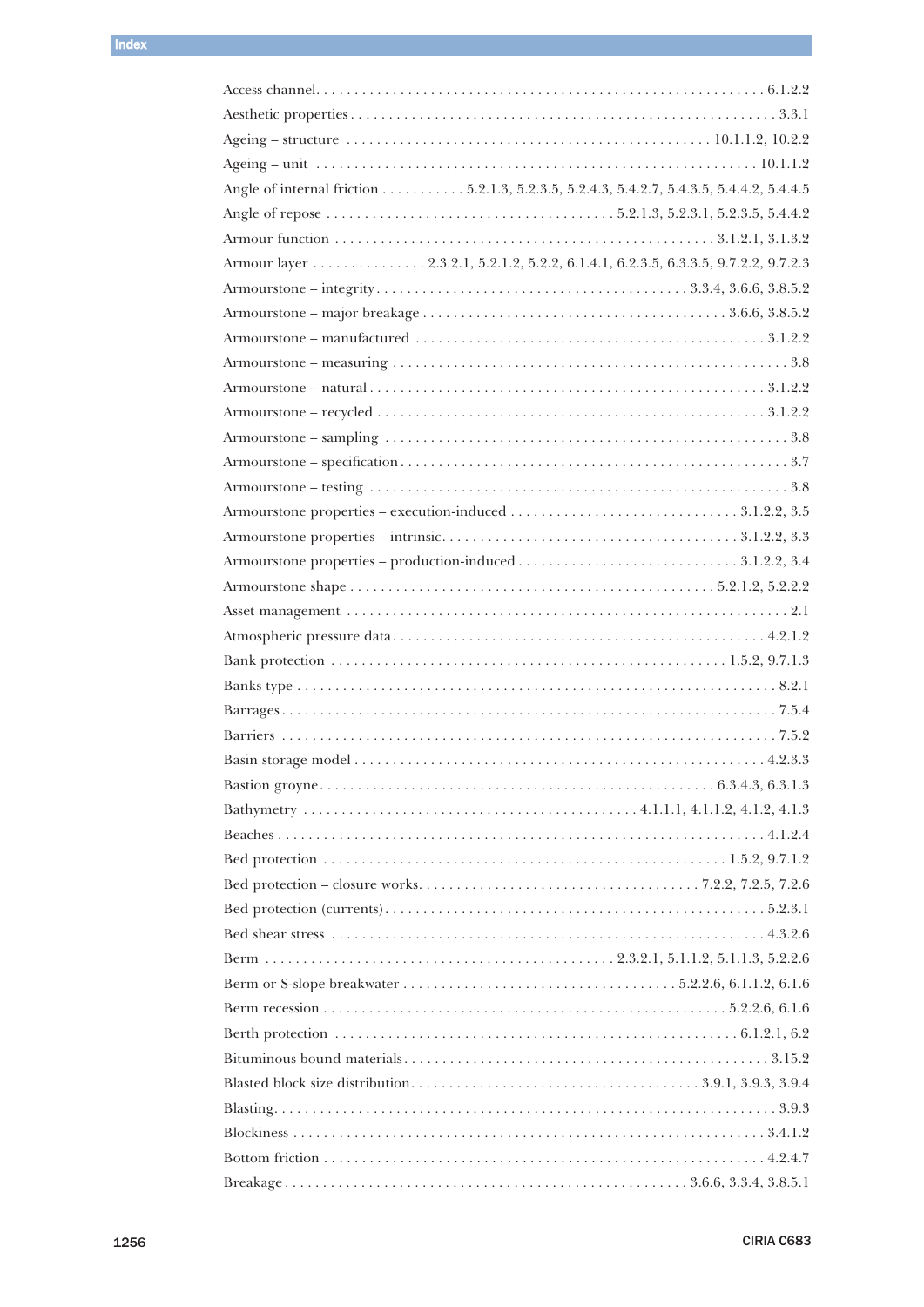| Bulk (or placed packing) density 3.5.1, 5.2.1.1, 5.2.4.3, 5.4.3.5, 5.4.3.6, 9.8.1.1 |
|-------------------------------------------------------------------------------------|
|                                                                                     |
|                                                                                     |
|                                                                                     |
|                                                                                     |
|                                                                                     |
|                                                                                     |
|                                                                                     |
|                                                                                     |
|                                                                                     |
|                                                                                     |
|                                                                                     |
|                                                                                     |
|                                                                                     |
|                                                                                     |
|                                                                                     |
|                                                                                     |
|                                                                                     |
|                                                                                     |
|                                                                                     |
|                                                                                     |
|                                                                                     |
|                                                                                     |
|                                                                                     |
|                                                                                     |
|                                                                                     |
|                                                                                     |
|                                                                                     |
|                                                                                     |
|                                                                                     |
|                                                                                     |
|                                                                                     |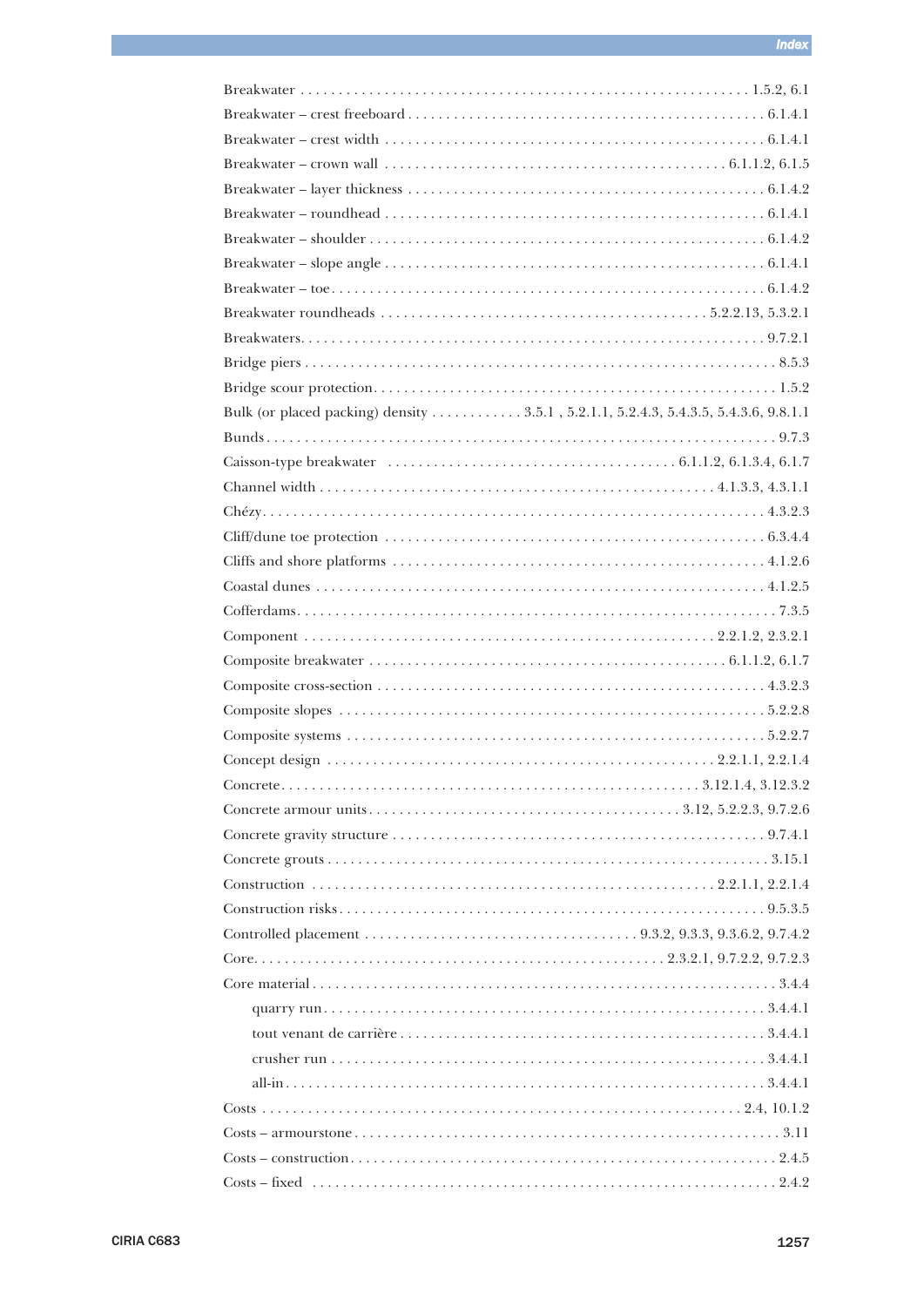| $\text{Costs}$ – variable $\ldots$ $\ldots$ $\ldots$ $\ldots$ $\ldots$ $\ldots$ $\ldots$ $\ldots$ $\ldots$ $\ldots$ $\ldots$ $\ldots$ $\ldots$ $\ldots$ $\ldots$ $\ldots$ $\ldots$ $\ldots$ $\ldots$ $\ldots$ $\ldots$ $\ldots$ $\ldots$ $\ldots$ $\ldots$ $\ldots$ $\ldots$ $\ldots$ $\ldots$ $\ldots$ $\ldots$ $\ldots$ $\ldots$ $\ld$ |  |
|------------------------------------------------------------------------------------------------------------------------------------------------------------------------------------------------------------------------------------------------------------------------------------------------------------------------------------------|--|
|                                                                                                                                                                                                                                                                                                                                          |  |
|                                                                                                                                                                                                                                                                                                                                          |  |
|                                                                                                                                                                                                                                                                                                                                          |  |
|                                                                                                                                                                                                                                                                                                                                          |  |
|                                                                                                                                                                                                                                                                                                                                          |  |
|                                                                                                                                                                                                                                                                                                                                          |  |
|                                                                                                                                                                                                                                                                                                                                          |  |
|                                                                                                                                                                                                                                                                                                                                          |  |
|                                                                                                                                                                                                                                                                                                                                          |  |
|                                                                                                                                                                                                                                                                                                                                          |  |
|                                                                                                                                                                                                                                                                                                                                          |  |
|                                                                                                                                                                                                                                                                                                                                          |  |
|                                                                                                                                                                                                                                                                                                                                          |  |
|                                                                                                                                                                                                                                                                                                                                          |  |
|                                                                                                                                                                                                                                                                                                                                          |  |
|                                                                                                                                                                                                                                                                                                                                          |  |
|                                                                                                                                                                                                                                                                                                                                          |  |
|                                                                                                                                                                                                                                                                                                                                          |  |
|                                                                                                                                                                                                                                                                                                                                          |  |
|                                                                                                                                                                                                                                                                                                                                          |  |
|                                                                                                                                                                                                                                                                                                                                          |  |
|                                                                                                                                                                                                                                                                                                                                          |  |
|                                                                                                                                                                                                                                                                                                                                          |  |
|                                                                                                                                                                                                                                                                                                                                          |  |
| Degradation – structure $\dots \dots \dots \dots \dots \dots \dots \dots \dots \dots \dots \dots \dots \dots \dots 10.1.1.2, 10.3.4.2$                                                                                                                                                                                                   |  |
|                                                                                                                                                                                                                                                                                                                                          |  |
|                                                                                                                                                                                                                                                                                                                                          |  |
|                                                                                                                                                                                                                                                                                                                                          |  |
|                                                                                                                                                                                                                                                                                                                                          |  |
|                                                                                                                                                                                                                                                                                                                                          |  |
|                                                                                                                                                                                                                                                                                                                                          |  |
|                                                                                                                                                                                                                                                                                                                                          |  |
|                                                                                                                                                                                                                                                                                                                                          |  |
|                                                                                                                                                                                                                                                                                                                                          |  |
|                                                                                                                                                                                                                                                                                                                                          |  |
|                                                                                                                                                                                                                                                                                                                                          |  |
|                                                                                                                                                                                                                                                                                                                                          |  |
|                                                                                                                                                                                                                                                                                                                                          |  |
|                                                                                                                                                                                                                                                                                                                                          |  |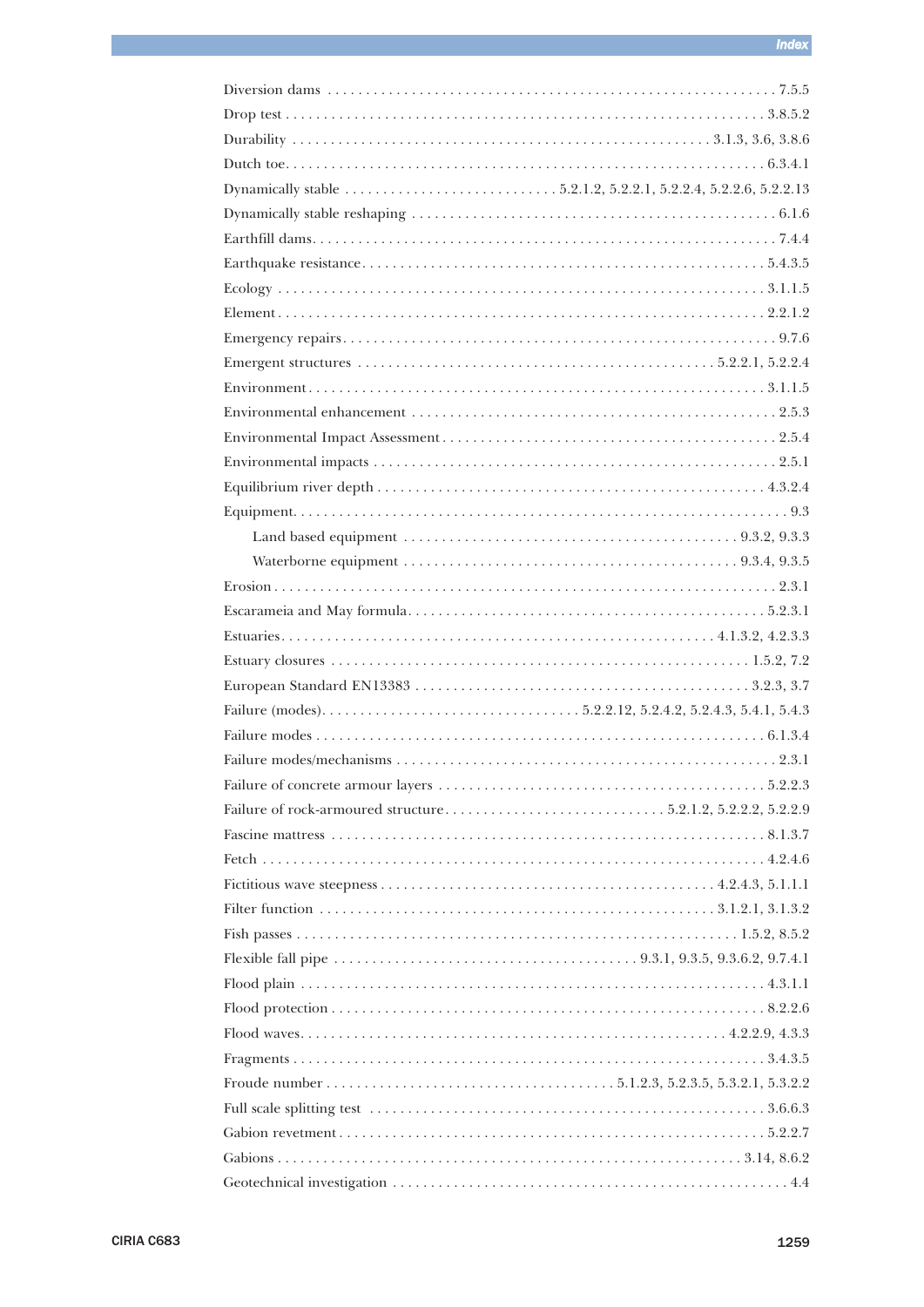| Layer (or volumetric) porosity 5.1.2.2, 5.1.2.3, 5.2.1.2, 5.2.2.2, 5.2.2.3, 5.2.2.12, 5.2.3.5, |  |
|------------------------------------------------------------------------------------------------|--|
|                                                                                                |  |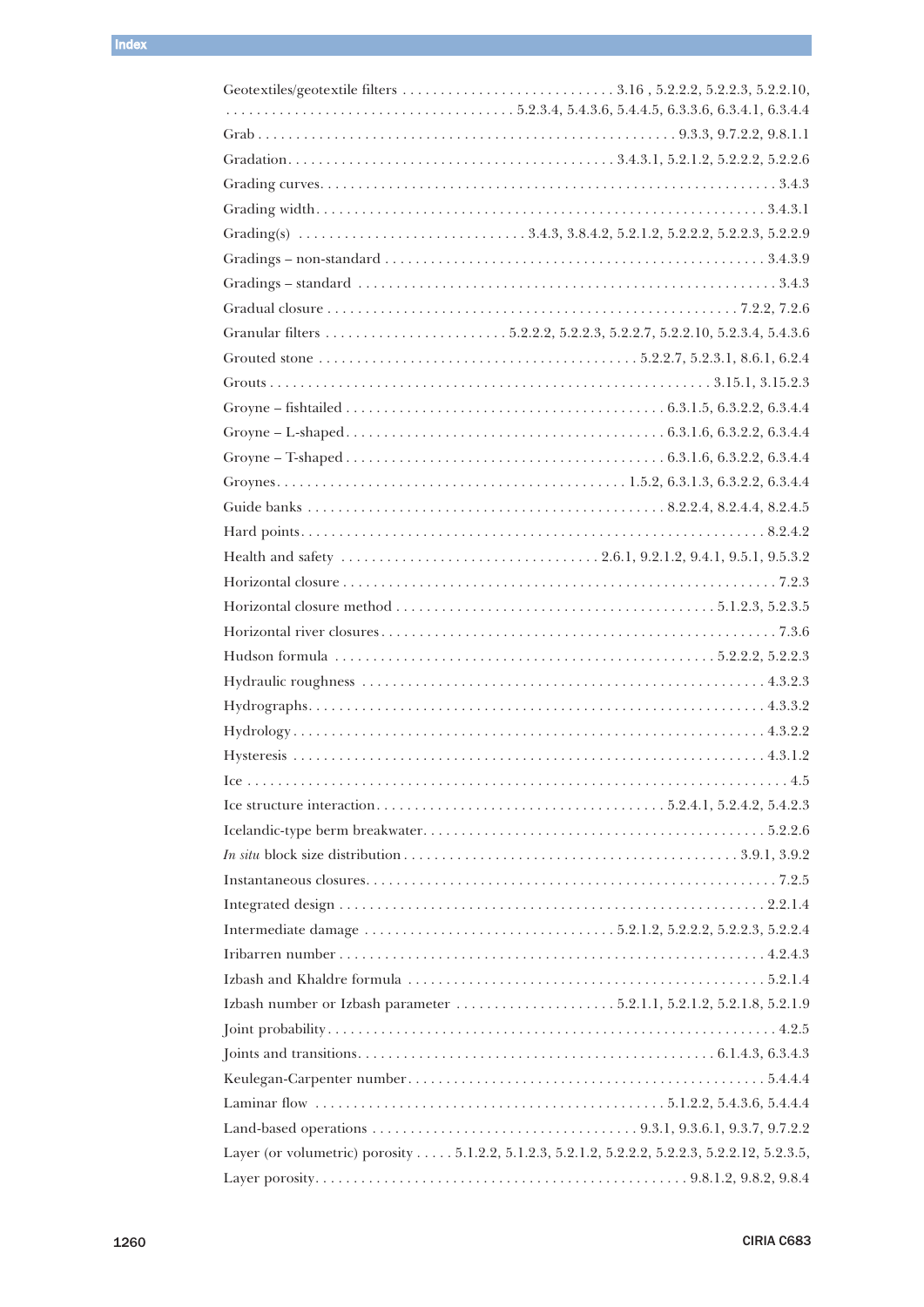| Modelling of water levels and currents - numerical models 4.3.5.1, 4.3.5.2 |  |
|----------------------------------------------------------------------------|--|
| Modelling of water levels and currents – physical models. 4.3.5.1, 4.3.5.3 |  |
|                                                                            |  |
|                                                                            |  |
|                                                                            |  |
|                                                                            |  |
|                                                                            |  |
|                                                                            |  |
|                                                                            |  |
|                                                                            |  |
|                                                                            |  |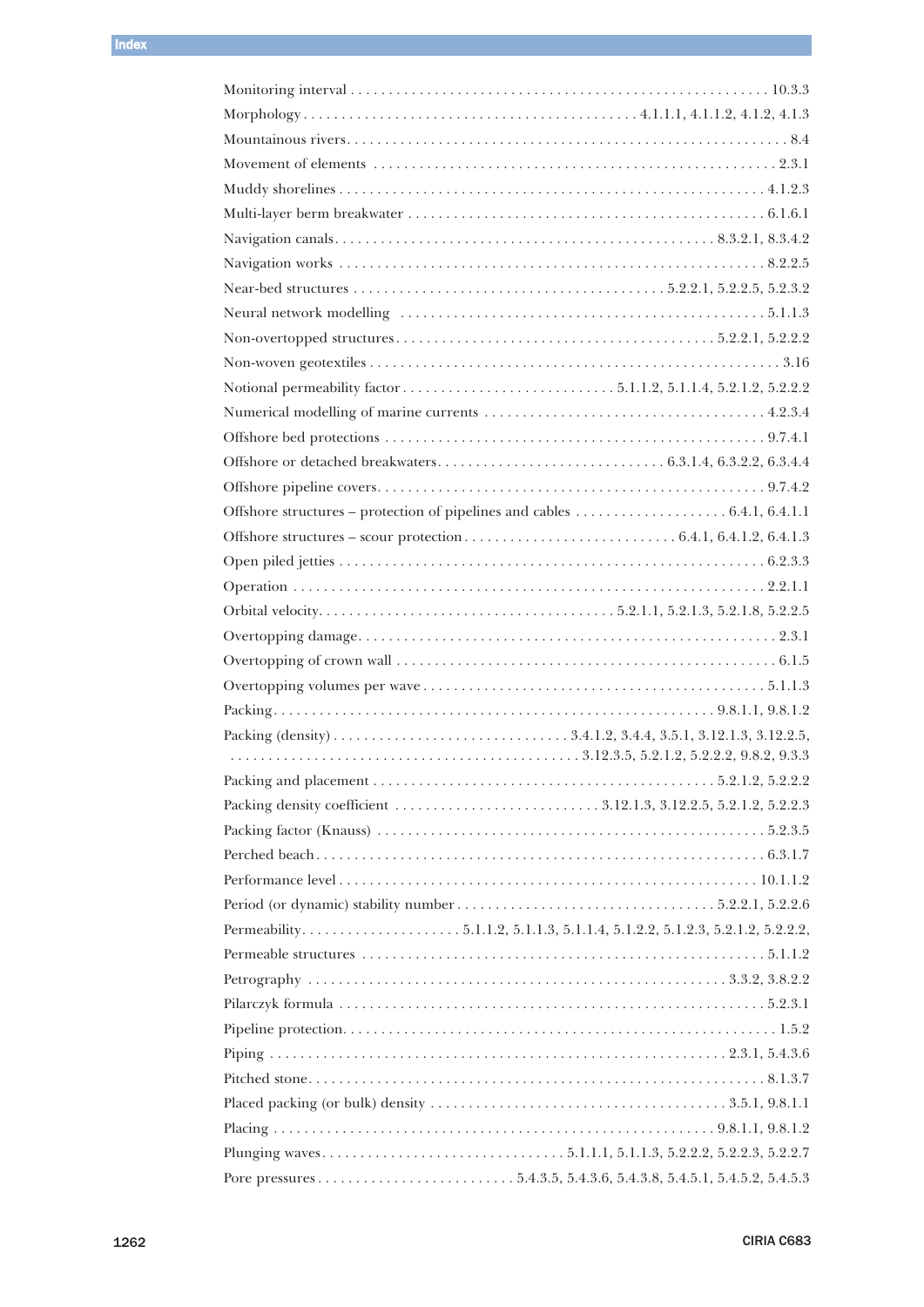| $Quarry - handling. \dots 3.9.8$                                                       |
|----------------------------------------------------------------------------------------|
|                                                                                        |
|                                                                                        |
|                                                                                        |
|                                                                                        |
|                                                                                        |
|                                                                                        |
|                                                                                        |
|                                                                                        |
|                                                                                        |
|                                                                                        |
|                                                                                        |
|                                                                                        |
|                                                                                        |
|                                                                                        |
|                                                                                        |
|                                                                                        |
| Relative buoyant density5.1.2.3, 5.2.1.1, 5.2.1.2, 5.2.1.3, 5.2.2.2, 5.2.2.3, 5.2.2.4, |
|                                                                                        |
|                                                                                        |
|                                                                                        |
|                                                                                        |
|                                                                                        |
|                                                                                        |
|                                                                                        |
|                                                                                        |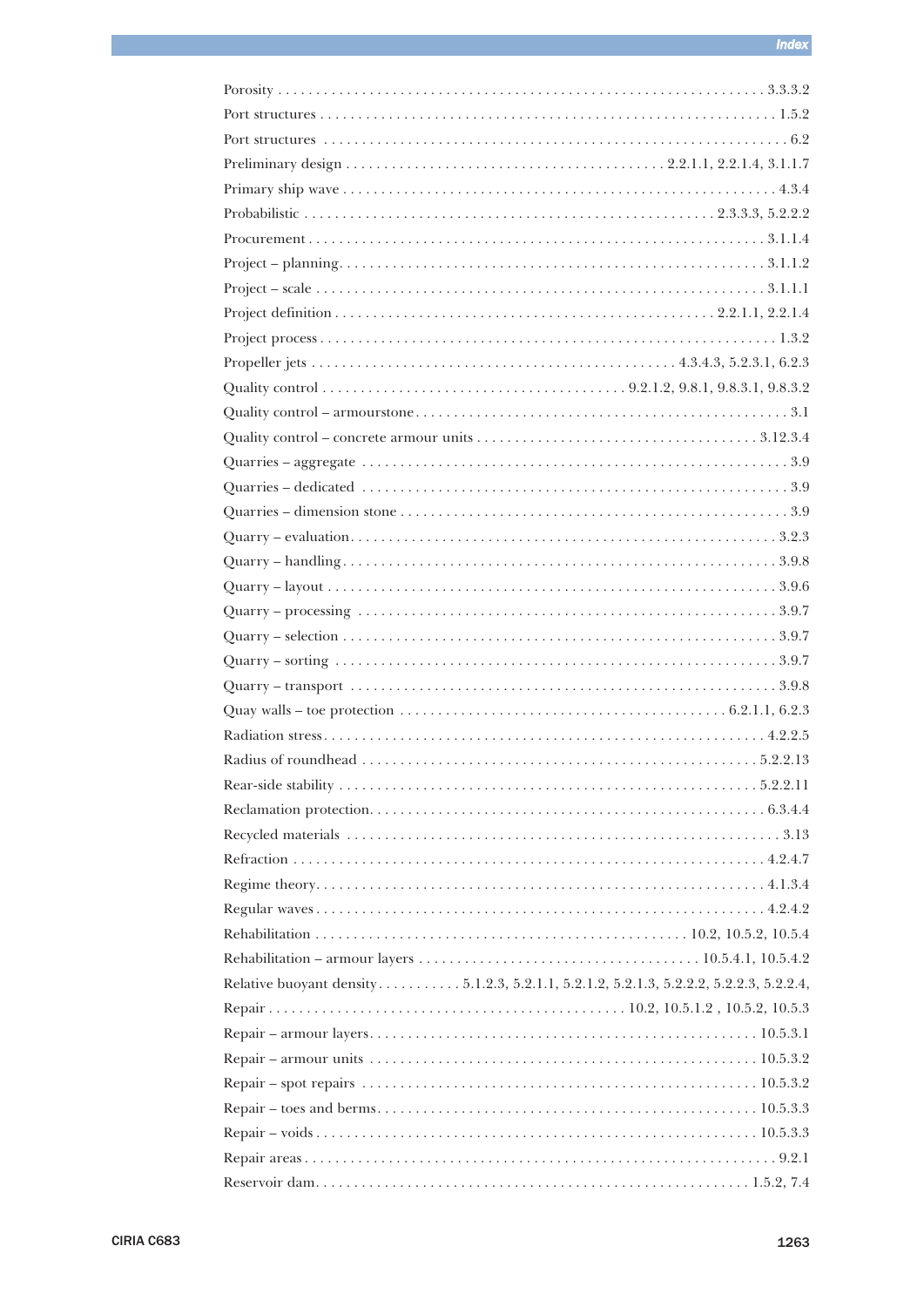| Revetment 1.5.2, 6.3.1.1, 6.3.2.2, 6.3.4.4, 8.2.2.2, 8.2.4.2, 8.2.4.5, 8.4.4         |  |
|--------------------------------------------------------------------------------------|--|
|                                                                                      |  |
|                                                                                      |  |
|                                                                                      |  |
|                                                                                      |  |
|                                                                                      |  |
|                                                                                      |  |
|                                                                                      |  |
|                                                                                      |  |
|                                                                                      |  |
|                                                                                      |  |
|                                                                                      |  |
|                                                                                      |  |
|                                                                                      |  |
|                                                                                      |  |
|                                                                                      |  |
|                                                                                      |  |
|                                                                                      |  |
|                                                                                      |  |
|                                                                                      |  |
|                                                                                      |  |
|                                                                                      |  |
|                                                                                      |  |
|                                                                                      |  |
|                                                                                      |  |
|                                                                                      |  |
|                                                                                      |  |
|                                                                                      |  |
|                                                                                      |  |
|                                                                                      |  |
|                                                                                      |  |
|                                                                                      |  |
|                                                                                      |  |
|                                                                                      |  |
|                                                                                      |  |
|                                                                                      |  |
|                                                                                      |  |
| Scour protection1.5.2, 2.3.2.1, 5.2.2.9, 5.2.3.3, 6.3.1.2, 6.3.2.2, 6.3.4.1, 6.3.4.4 |  |
|                                                                                      |  |
|                                                                                      |  |
|                                                                                      |  |
|                                                                                      |  |
|                                                                                      |  |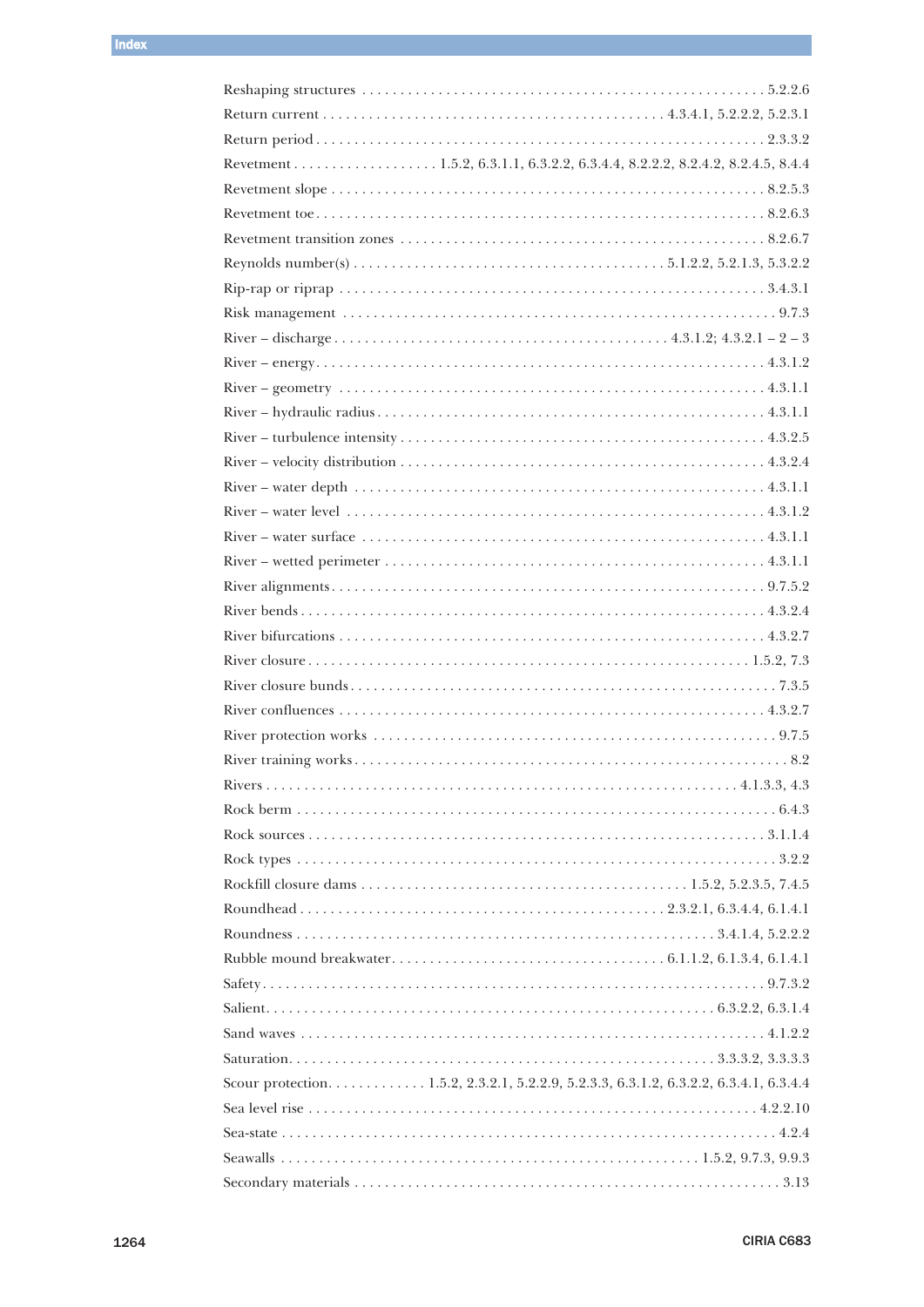| Shields parameter 5.2.1.1, 5.2.1.2, 5.2.1.3, 5.2.1.9, 5.2.3.1, 5.2.3.2, 5.2.3.5 |  |
|---------------------------------------------------------------------------------|--|
|                                                                                 |  |
|                                                                                 |  |
|                                                                                 |  |
|                                                                                 |  |
|                                                                                 |  |
|                                                                                 |  |
|                                                                                 |  |
|                                                                                 |  |
|                                                                                 |  |
|                                                                                 |  |
|                                                                                 |  |
|                                                                                 |  |
|                                                                                 |  |
|                                                                                 |  |
|                                                                                 |  |
|                                                                                 |  |
|                                                                                 |  |
|                                                                                 |  |
|                                                                                 |  |
|                                                                                 |  |
|                                                                                 |  |
|                                                                                 |  |
|                                                                                 |  |
|                                                                                 |  |
|                                                                                 |  |
|                                                                                 |  |
|                                                                                 |  |
|                                                                                 |  |
|                                                                                 |  |
|                                                                                 |  |
|                                                                                 |  |
|                                                                                 |  |
|                                                                                 |  |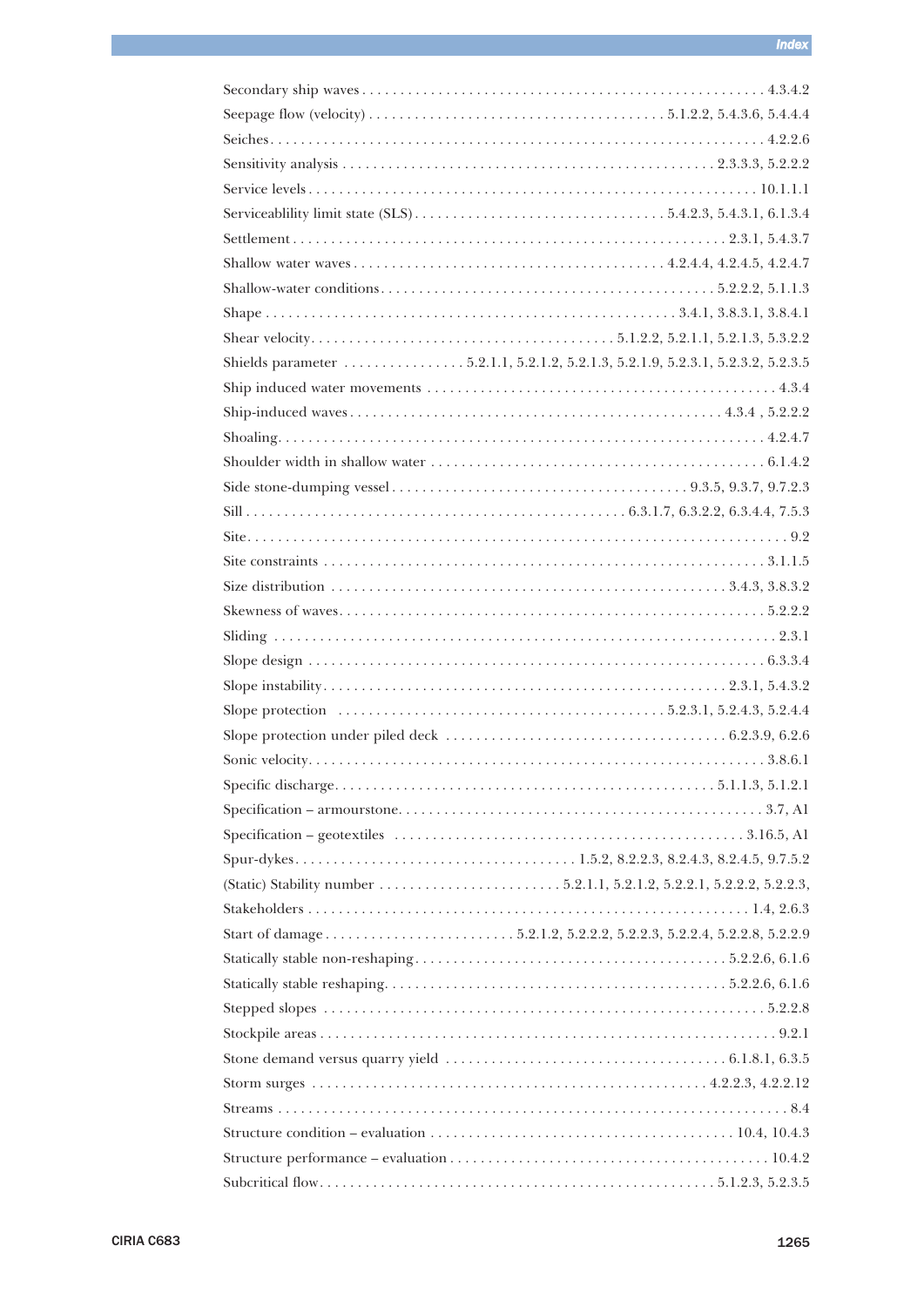| Surf-similarity parameter or breaker parameter or Iribarren number 4.2.4.3, 5.1.1.1, 5.2.2                         |
|--------------------------------------------------------------------------------------------------------------------|
|                                                                                                                    |
|                                                                                                                    |
|                                                                                                                    |
|                                                                                                                    |
|                                                                                                                    |
|                                                                                                                    |
|                                                                                                                    |
|                                                                                                                    |
|                                                                                                                    |
| $Surve$ – underwater $\dots\dots\dots\dots\dots\dots\dots\dots\dots\dots\dots\dots\dots\dots\dots\dots\dots10.3.5$ |
|                                                                                                                    |
|                                                                                                                    |
|                                                                                                                    |
|                                                                                                                    |
|                                                                                                                    |
|                                                                                                                    |
|                                                                                                                    |
|                                                                                                                    |
|                                                                                                                    |
|                                                                                                                    |
|                                                                                                                    |
|                                                                                                                    |
|                                                                                                                    |
|                                                                                                                    |
|                                                                                                                    |
| Toe protection (design) 2.3.2.1, 5.2.2.9, 5.2.3.3, 6.1.4.2, 6.3.4.1, 8.2.7.3, 9.7.2.2, 9.7.2.3                     |
|                                                                                                                    |
|                                                                                                                    |
|                                                                                                                    |
|                                                                                                                    |
|                                                                                                                    |
|                                                                                                                    |
|                                                                                                                    |
|                                                                                                                    |
|                                                                                                                    |
|                                                                                                                    |
|                                                                                                                    |
| Turbulence 5.1.2.1, 5.2.1.3, 5.2.1.4, 5.2.1.8, 5.2.1.9, 5.2.3.1, 5.2.3.2, 5.2.3.5, 5.3.3.2                         |
|                                                                                                                    |
|                                                                                                                    |
|                                                                                                                    |